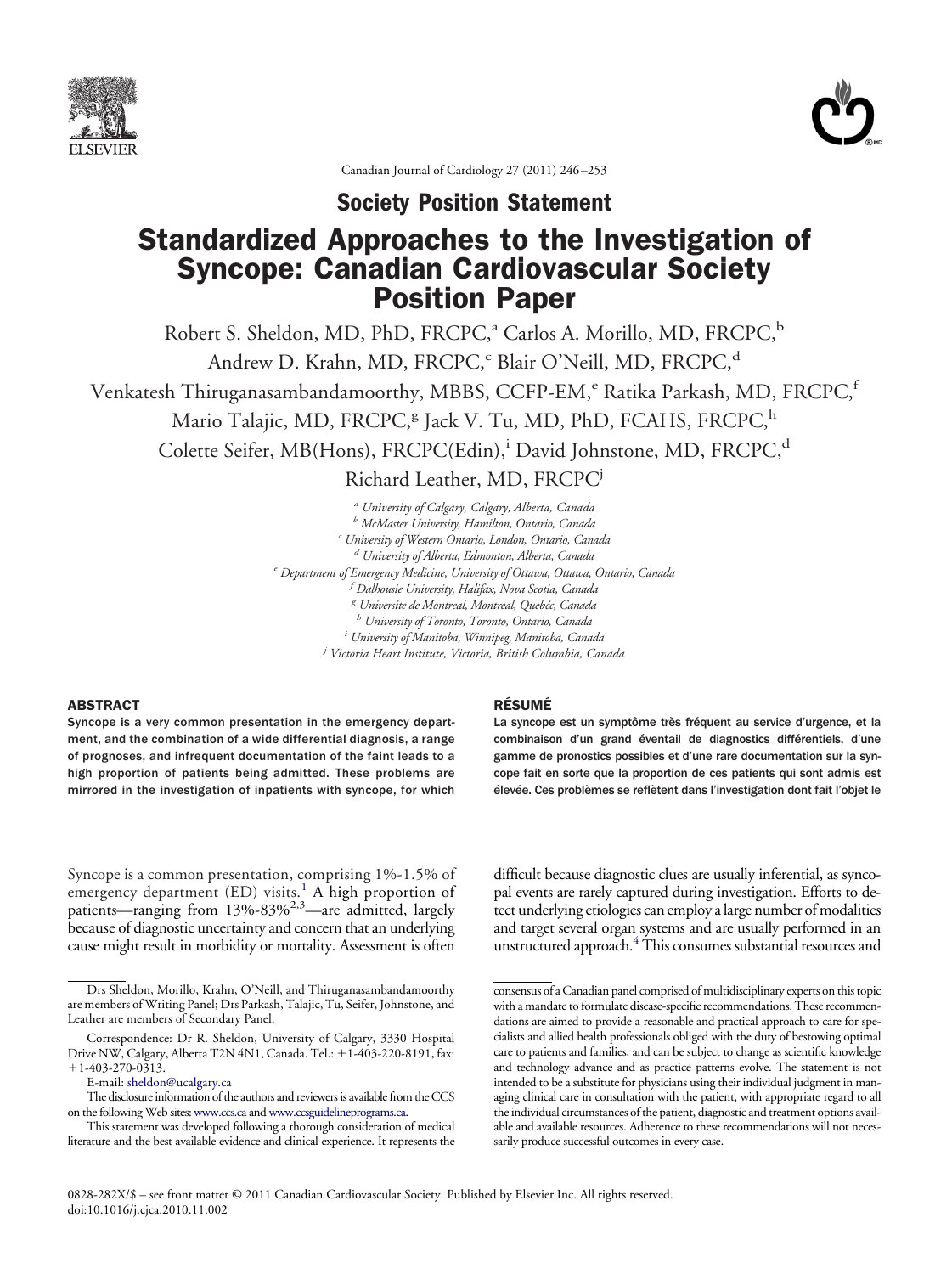the high proportion of patients with benign outcomes and the profound risk aversion of health care providers make for expensive and inefficient assessment. Difficulties such as this in health services delivery can be improved by standardized approaches, such as guidelines, pathways, and checklists. Accordingly, emergency department decision rules, specialized syncope-monitoring units, and formal diagnostic algorithms have been developed to provide standardized approaches to the investigation of syncope. To provide guidance in the management of syncope, the Canadian Cardiovascular Society commissioned a position paper on standardized approaches to syncope investigation in adults. A primary panel first reviewed the literature systematically, then undertook iterative syntheses of data, and finally took positions with specific recommendations according to the GRADE framework. This paper summarizes the evidence and its quality and makes recommendations on the specific approaches meriting adoption. The position paper was then reviewed by a secondary panel, which provided suggestions for revisions leading to the final document as presented here. Overall, the position group concluded that there is little persuasive evidence that emergency department syncope rules and diagnostic syncope units provide efficient care and improved outcomes but that formal diagnostic algorithms with specialist support show promise.

prolongs patient stay[.1](#page-5-0) The high proportion of patients who have benign causes of syncope negatively impacts this approach.<sup>5</sup>

Difficulties such as these in health services delivery can be improved by standardized approaches, including guidelines, pathways, and checklists. Accordingly, ED syncope decision rules, specialized syncope-monitoring units, and formal diagnostic algorithms have all been developed to provide standardized approaches to the investigation of syncope. Recognizing that there were no summary documents on the merits and weaknesses of these approaches, the Canadian Cardiovascular Society (CCS) commissioned a position paper on standardized approaches to syncope investigation in adults. Our goals were to summarize the evidence and its quality and to make recommendations on whether any of the 3 approaches merit adoption at this time. The Writing Panel searched PubMed and found 979 articles of interest and then added articles identified by hand searches of personal files and reference lists. This list was narrowed to 85 based on examination of the title and/or abstract and on discarding letters and duplicates. Other articles from outside the field were added as necessary. The panel reviewed the current status of the field, asked whether the published work posed a significant improvement over current practice, and made observations and recommendations using the GRADE format. Briefly, GRADE uses a structured method to weigh the quality of the evidence and a similarly structured method to describe the strength of the recommenda-tion or observation.<sup>[6](#page-5-3)</sup> The Secondary Panel reviewed the resulting document, and it then was submitted to the CCS Guidelines Committee.

The paper consists of 3 major sections, dealing with stan-

malade hospitalisé pour une syncope, laquelle ne révèle souvent qu'un trouble bénin. L'aversion du risque, profondément ancrée chez les dispensateurs de soins de santé, les amène donc à effectuer des évaluations coûteuses et inefficaces. Il serait possible de remédier à ce genre de difficultés dans la prestation des services de santé en adoptant des procédures uniformisées, comme des lignes directrices, des cheminements et des listes de vérification. C'est pourquoi on a élaboré des règles relatives aux prises de décision dans les services d'urgence, conçu des algorithmes et formé des unités de surveillance spécialisées pour offrir des méthodes uniformisées en ce qui a trait à l'évaluation de la syncope. Afin d'offrir une orientation pour le traitement de la syncope, la *Société canadienne de cardiologie* a commandé un exposé de position sur les procédures uniformisées d'investigation relative à la syncope chez l'adulte. Un premier comité a étudié la documentation méthodiquement, a effectué des synthèses itératives des données et a finalement pris position en formulant des recommandations précises selon la méthode d'évaluation GRADE. Dans leur document, les membres du comité résument les données empiriques, font état de leur qualité, puis formulent des recommandations quant aux méthodes à adopter. L'exposé de position a ensuite été révisé par un deuxième comité, lequel a suggéré des révisions. C'est ainsi qu'on a obtenu la version définitive du document tel que présenté ici. Dans l'ensemble, le comité ayant pris position a finalement conclu qu'on ne disposait pas de suffisamment de preuves concluantes selon lesquelles des règles sur la syncope au service d'urgence et des unités diagnostiques contribueraient à offrir des soins plus efficaces et à obtenir de meilleurs résultats. Toutefois, le comité a aussi conclu que les algorithmes diagnostics formels et le soutien des spécialistes étaient prometteurs.

dardized approaches in the emergency room, formal syncope units, and standardized algorithms for inpatient investigation. The report focuses on the structure and flow of the investigations, rather than on the details of the particular investigations, which are beyond the mandate of the paper. Each section summarizes the evidence, assesses its quality, and presents the CCS position on the particular standardized approach.

# Standardized Approaches in the Emergency Department

#### **Emergency department syncope assessment**

There is considerable variability in the assessment of syncope in the ED, reflecting the lack of an evidence-based consensus on the best approach. Accordingly, we summarized the evidence, compiled a list of risk factors, assessed the impact of syncope risk rules in patient disposition, and state the CCS position on ED syncope assessment rules.

## **Emergency department epidemiology**

There are consistent epidemiologic findings of syncope patients from EDs in Australia, Europe, the United King-dom, and the United States.<sup>[7-14](#page-5-4)</sup> The typical patient is  $61$ years old, and 45% are males. The final diagnoses include vasovagal syncope in 43% of patients, cardiac in 14%, and other (including undiagnosed syncope) in 43%. Decisionmaking in ED syncope assessment is driven by 3 options: should the patient be admitted, referred for urgent specialist assessment, or discharged to the care of the family physician? Given the constant strain on the ED, Canadian emer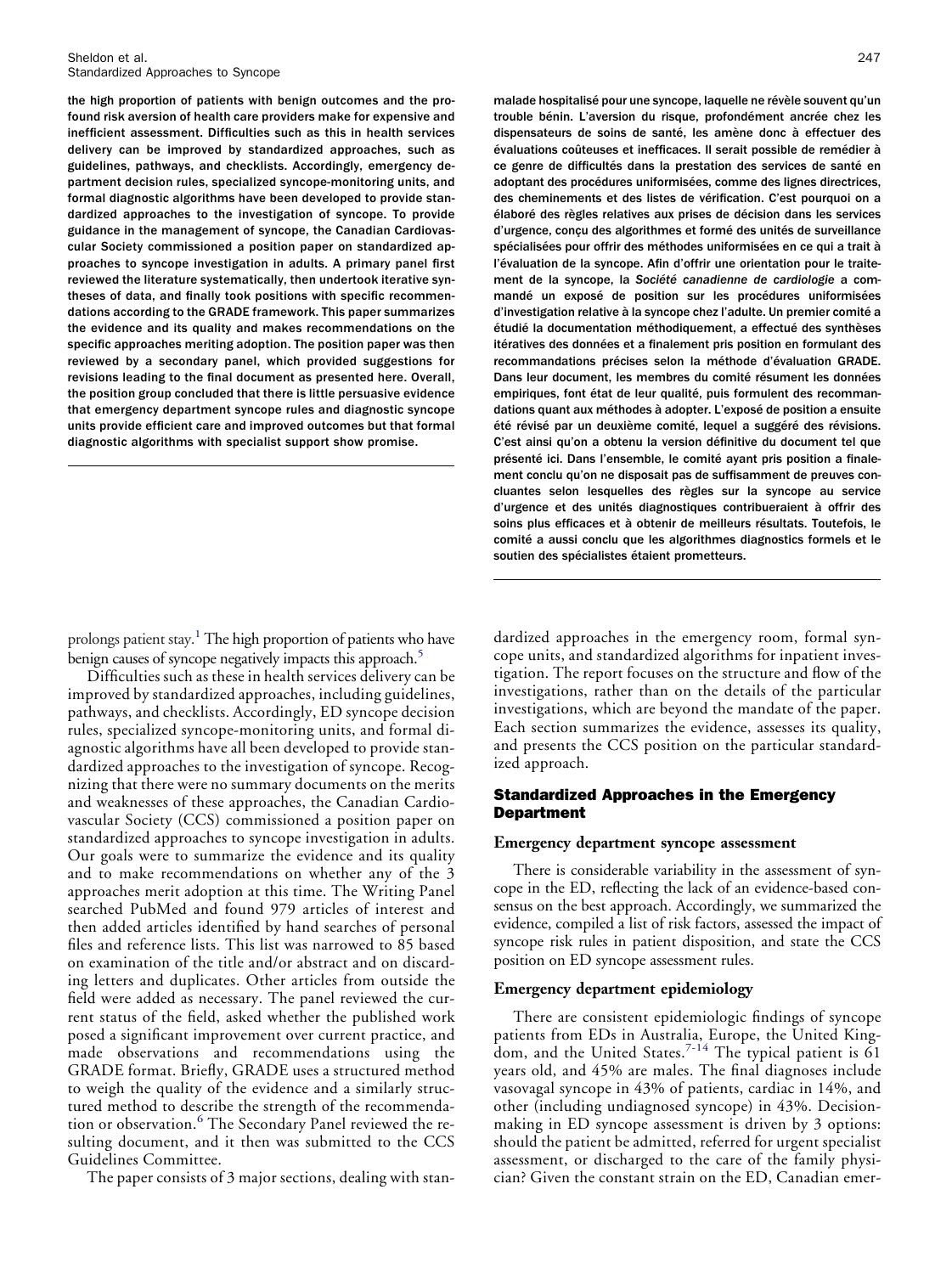gency physicians must make and act on decisions quickly. Therefore the main consideration is often risk assessment, rather than arriving at a precise diagnosis. Risk assessment decisions appear to be aimed at 2 timelines for outcomes: poor outcomes in the first 7-30 days mandate admission, and poor outcomes beyond 30 days mandate early specialist assessment. The early outcome rate is of particular interest here, given its impact on acute care.

#### **Events following presentation**

Syncope patients who present to the ED have significant risk during follow-up, although this risk varies widely depending on the etiology. The composite estimate of outcomes is that about 0.7% of patients die in the next 7- 30 days, and about 10% of patients die within 1 vear.<sup>[2,9,10,12,14-23](#page-5-5)</sup> Nonfatal severe outcomes generally are defined as a significant new diagnosis, a clinical deterioration, serious injury with recurrence, or a significant therapeutic intervention. An average of 7.5% of syncope ED visits have a nonfatal severe outcome while in the ED, and another 4.5% have a nonfatal severe outcome in the next 7-30 days. Only half of nonfatal severe outcomes have cardiovascular causes. *Therefore, only a small minority of patients will benefit from urgent assessment and treatment outside the ED, and only half of these are for cardiovascular disorders.* The purpose of assessment in the ED is to stabilize the 7.5% of patients with an adverse outcome while there, identify the 4.5% of patients likely to have an early adverse outcome, and arrange urgent assessment and treatment in either ambulatory or acute care settings.

## **Risk factors for nonfatal severe outcomes**

Unfortunately, there is only limited interstudy agreement on the specific factors. An abnormal electrocardiogram (ECG),  $^{9,14,22}$  $^{9,14,22}$  $^{9,14,22}$  a history of cardiovascular disease,  $^{12,14}$  $^{12,14}$  $^{12,14}$ and hypotension $12,14$  are the most commonly identified factors; others include age  $>$  60 years,<sup>[22](#page-6-1)</sup> syncope without pro-drome,<sup>[9](#page-5-6)</sup> syncope while supine and while exercising,<sup>[16](#page-6-2)</sup> hy-pertension,<sup>[22](#page-6-1)</sup> dyspnea,<sup>[14](#page-6-3)</sup> and anemia.<sup>14</sup> We arbitrarily defined major risk factors as those independently identified in more than one publication and minor risk factors as those identified in only one report [\(Table 1\)](#page-2-0). Patients with major risk factors should have an urgent cardiac specialist assessment within 2 weeks. $24$  The specific investigations depend on the circumstances and are beyond the mandate of this position paper.

**Summary.** Overall 7- to 30-day outcome following discharge from the ED after syncope assessment is generally benign. High-risk features that guide physician judgement include hypotension and findings of cardiovascular disease, including an abnormal ECG. There is evidence that other factors might include age -60 years, cerebrovascular disease, hypertension, dyspnea, syncope without prodrome or while supine or during exercise, and anemia [\(Table 1\)](#page-2-0). Patients with high-risk features should have an urgent cardiac specialist assessment within 2 weeks.

#### <span id="page-2-0"></span>Table 1. Risk factors for short-term outcomes

| Major risk factors (Should have urgent cardiac assessment) |                                                                         |
|------------------------------------------------------------|-------------------------------------------------------------------------|
| Abnormal ECG                                               | Any bradyarrhythmia, tachyarrhythmia, or                                |
|                                                            | conduction disease                                                      |
|                                                            | New ischemia or old infarct                                             |
| History of cardiac disease                                 | Ischemic, arrhythmic, obstructive, valvular                             |
| Hypotension                                                | Systolic $BP < 90$ mm Hg                                                |
| Heart failure                                              | Either past history or current state                                    |
| Minor risk factors (Could have urgent cardiac assessment)  |                                                                         |
| Age > 60 y                                                 |                                                                         |
| Dyspnea                                                    |                                                                         |
| Anemia                                                     | Hematocrit $< 0.30$                                                     |
| Hypertension                                               |                                                                         |
| Cerebrovascular disease                                    |                                                                         |
| Family history of early<br>sudden death                    | Age < 50 y                                                              |
| Specific situations                                        | Syncope while supine, during exercise, or<br>with no prodromal symptoms |

We defined major risk factors as those independently derived in more than one study; minor risk factors were derived in only one study. Syncope patients should have an urgent cardiac assessment in the presence of a single major risk factor, and consideration could be given to obtaining an urgent specialist assessment with one or more minor risk factors. Urgent cardiac assessment should take place within 2 weeks, as either an inpatient or outpatient. $^{24}$ 

#### RECOMMENDATION

Higher-risk patients, who should be considered for further assessment, are those with at least one major risk factor (see [Table 1\)](#page-2-0) (Strong Recommendation, Low-Quality Evidence).

#### **Emergency department risk rules**

The data from several groups when calculated (or estimated) suggest that the diagnostic performance in the ED for syncope has a sensitivity of 95% for early adverse outcomes and  $>$ 99% for mortality.<sup>[12,14-17,19](#page-6-0)</sup> This is accompanied by specificities in the range of 30%-60%. Therefore, any decision rule would need to match this sensitivity but target increased specificity. A common feature of the syncope risk stratification rules based in EDs is that in order to achieve 95% sensitivity for an early adverse event, the presence of any single risk factor is enough to move the patient from the low-risk group. Studies in the effectiveness of syncope assessment are difficult because numerous clinical factors contribute to syncope, overall subsequent outcome rates are low, and a number of different outcomes may occur. Attributing clinical outcomes to the etiology that caused syncope is problematic, as the syncopal event is rarely documented physiologically.

Standardized scores have been developed in Europe, the United Kingdom, and the United States.<sup>[9,12,14-17,20,22,25-27](#page-5-6)</sup> Risk factors are elicited at the bedside and/or are the results of readily obtainable tests. Some groups have simply compiled a list of plausible variables and tested their accuracy and efficiency once, while others have performed extensive multivariable analyses resulting in regression scores and subsequent risk score, followed by validation studies with independent samples. Although the scores predict outcome, they do not necessarily identify a treatable cause. The 2 studies with the best methodology and external validation are the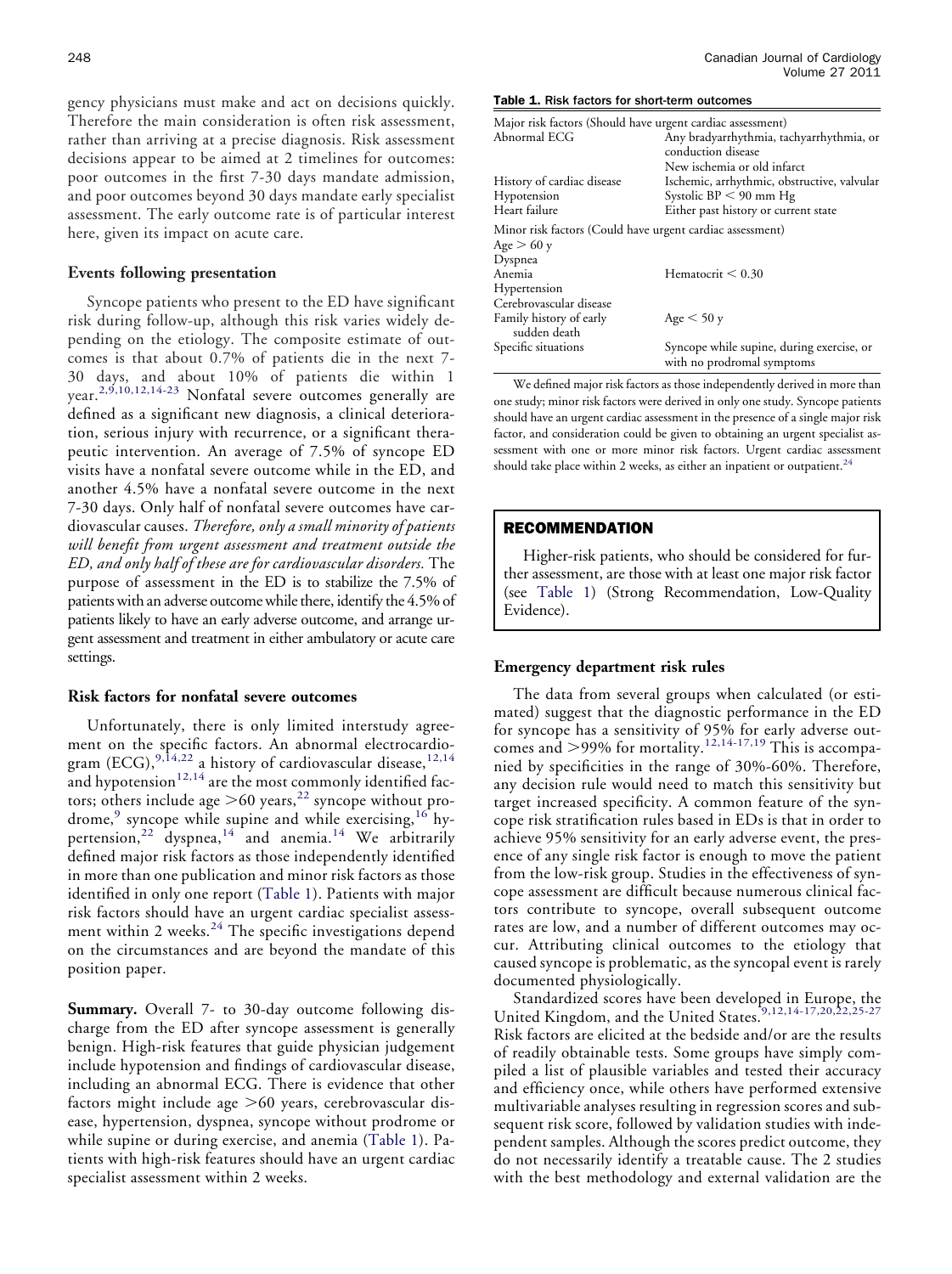San Francisco Syncope Rule (SFSR)<sup>[14,18,19,28-30](#page-6-3)</sup> and the OESIL (Osservatorio Epidemiologico della Sincope nel La-zio) score.<sup>[15,31](#page-6-5)</sup> Both the SFSR and the OESIL score were developed thoroughly, starting with epidemiologic risk factors and proceeding through validation studies.

The OESIL group<sup>[15,31](#page-6-5)</sup> identified 4 equally weighted risk factors for 1-year mortality: age  $\mathord{>}65$  years, cardiovascular disease in clinical history, syncope without prodrome, and an abnormal ECG. The risk score resulted in 0-4 points, with 1-year mortalities ranging from 0.8%-57%. This was partly validated in a small study by UK investigators, who found 3-month serious outcomes to range from 0%-37%, with deaths contributing half the outcomes. Martin et al<sup>[17](#page-6-6)</sup> identified 4 similarly weighted independent risk factors (age -45 years, history of heart failure, history of ventricular arrhythmias, and an abnormal ECG) that predicted 1-year death rates ranging from 2%-30%. Therefore, the factors most commonly identified to predict 1-year mortality are advancing age, a history of cardiovascular disorders, and an abnormal ECG.

The SFSR used similar methodology to identify independent predictors of serious morbidity and mortality within 7 days of presentation to the ED.<sup>[14](#page-6-3)</sup> High-risk patients could be identified by the presence of any 1 of 5 factors: dyspnea, hypotension, congestive heart failure, abnormal ECG, or anemia. Although the SFSR was reported to have 96% sensitivity and 62% specificity, subsequent validation studies produced heterogeneous results, with generally reduced sen-sitivity and specificity.<sup>[2,10,18,20,21,23](#page-5-5)</sup> Several reports have modeled the application of the rules on admission rates. On the whole, admission rates would be increased with no gain in sensitivity, compared to the actual decision made by the emergency physician. A substudy found that the SFSR is no better than physician judgement in predicting 7-day adverse major nonfatal outcome.<sup>1</sup>

# **Impact of application of guidelines in the emergency department**

Once expert guidelines for syncope assessment are published, do they have a significantly beneficial effect on patient flow and outcome? The impact of guidelines on syncope assessment in the ED has been reported by 2 groups. The American College of Emergency Physicians (ACEP) issued guidelines for management of ED syncope patients in 2001<sup>[32](#page-6-8)</sup> and 2007.<sup>[33](#page-6-9)</sup> The 2001 guidelines, based more on consensus opinion, identified 4 high-risk features—history of congestive heart failure or ventricular arrhythmias, presence of chest pain or Acute Coronary Syndrome picture, signs of heart failure or valvular heart disease, and ECG signs of ischemia, arrhythmia, prolonged QT interval, or bundle branch block—and 4 mediumrisk features: age >60 years, coronary or congenital heart disease, family history of sudden death, and young patients with unexplained exertional syncope. In one study the high-risk features had very high sensitivity and specificity for identifying cardiogenic syncope and if implemented would have reduced admissions by 29%,<sup>[34](#page-6-10)</sup> while application of medium-risk fea-tures decreased specificity and increased admissions.<sup>[34](#page-6-10)</sup> The ACEP guidelines have not been tested directly after their publication.

The European Society of Cardiology (ESC) published guidelines, again based more on expert opinion than on evi-

dence, in 2001 and updated them in 2004 and 2009.<sup>[1,35,36](#page-5-0)</sup> The guidelines recommended admission for significant heart disease, abnormal ECG, syncope during exercise or while supine, associated severe injury, family history of sudden death, preceding palpitations, and frequent recurrent episodes or high suspicion of cardiac syncope, and also recommended admission for treatment of arrhythmias, cardiopulmonary or neurologic disorders, or pacer insertion. [(The 2009 guidelines added severe anemia and electrolyte disturbance as admission crite-ria<sup>[1](#page-5-0)</sup>)]. But do the ESC guidelines improve care?

McCarthy et al<sup>[37](#page-6-11)</sup> retrospectively assessed a pathway developed based on these guidelines and found that 9.6% of the admissions could have been avoided if the pathway was used, but there was unclear follow-up for adverse events. Del Greco et al<sup>38</sup> examined the investigation of syncope before and after the publication of the 2001 ESC guidelines in 258 patients who were hospitalized after an episode of syncope. The guidelines had no apparent effect on length of stay, extent of testing, or cost of hospitalization.

**Summary.** Although emergency department syncope decision rules may have prognostic value, there is no compelling evidence that they improve diagnostic accuracy or reduce costs, and they may increase costs substantially.

# RECOMMENDATION

Existing syncope decision rules do not increase diagnostic specificity or sensitivity, or reduce costs (Weak Recommendation, Very Low-Quality Evidence).

**Methodologic limitations.** The studies on which our positions are based have numerous limiting features. None included a control population, and the outcomes and their timing vary considerably. The scores were derived mainly to predict patient outcome both in the ED and in the next 7-30 days, yet most outcomes occurred in the ED. Whether the scores are valid for patient outcome after discharge from the ED is unknown. As well, many studies included presyncope as an inclusion criterion, yet it is a nonspecific symptom and should not be used as a surrogate of syncope. Finally, there is little evidence that the specific etiology of syncope accounts for the majority of adverse outcomes over time. Indeed, Quinn et al $^{14}$  $^{14}$  $^{14}$  concluded that deaths related to syncope at any time during the first year of follow-up comprised at most 50% of all deaths.

# Syncope Units

The term "syncope unit" has been used to mean any organized approach to investigation or, more narrowly, here as a geographically contained unit for assessing syncope. The ESC 2009 guidelines<sup>[1](#page-5-0)</sup> recommend the establishment of formal syncope units, either virtual or geographically contained, staffed by a coterie of syncope experts and having easy access to all referring physicians. The ESC recommended that units have *preferential* access to all contemporary cardiac investigations.

The generally benign short-term outcome of patients with syncope raises the possibility of an entirely outpatient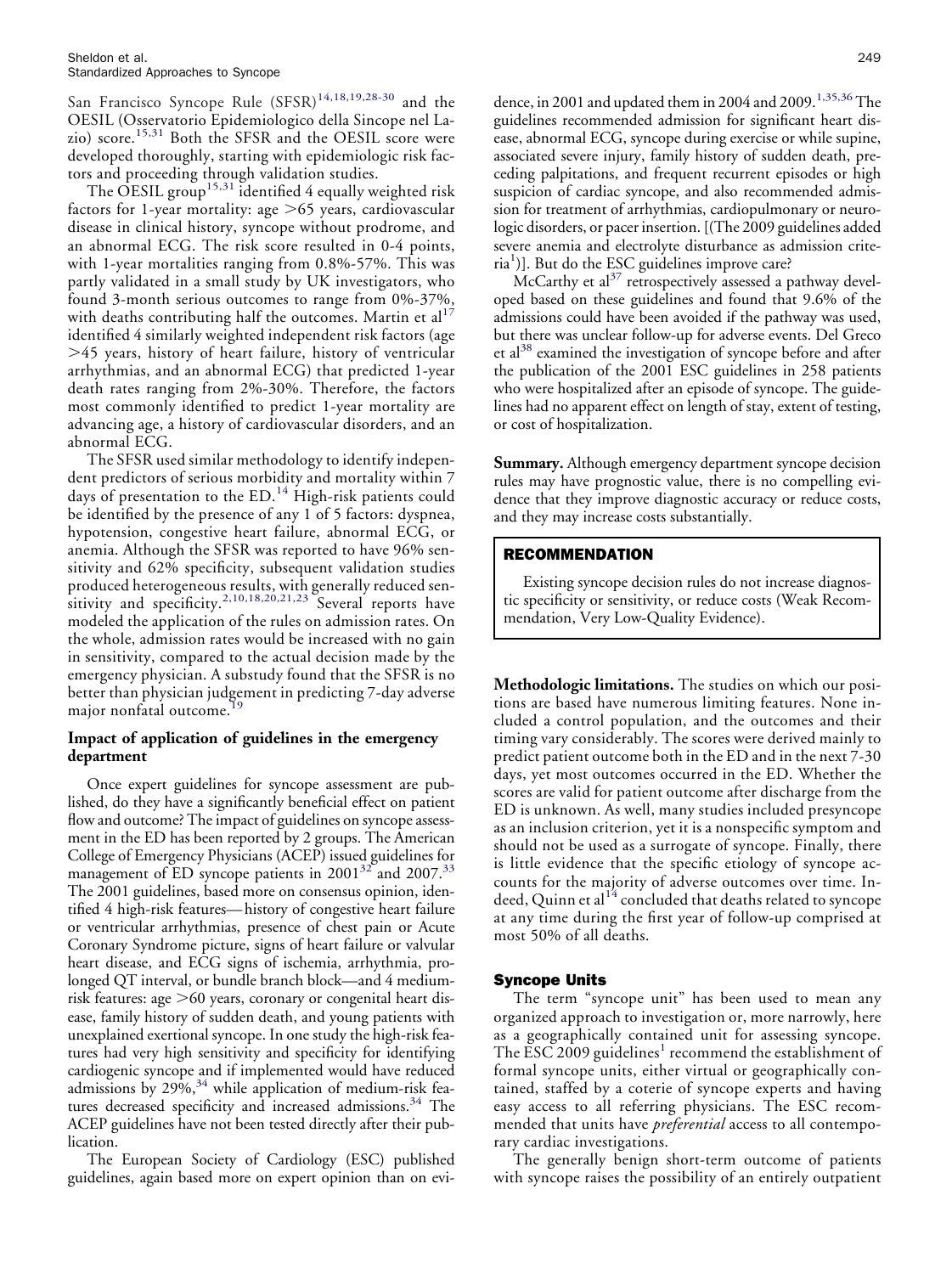assessment of patients who do not have a declared outcome in the ED. Whether the Canadian public or physicians would accept this approach is unknown, but it has been attempted successfully in older patients in a UK centre.<sup>[39-41](#page-6-13)</sup> The estimated death rate for outpatient syncope management (0.67%  $\pm$  0.60%) approximates death rates among outpatients waiting for coronary artery bypass graft surgery, which are  $0.25\%$ -0.5% in the first month.<sup>[42-45](#page-6-14)</sup> Similarly, mortality rates for patients awaiting cardiac catheterization are 0.4%-1.1%, and 57% of deaths occurred during the recommended maximum wait time in one study.<sup>[46,47](#page-6-15)</sup>

The concept of a dedicated syncope clinic or unit arose in a study of 65 consecutive elderly patients who were referred to a dedicated syncope clinic over a 6-month period.<sup>[48](#page-6-16)</sup> A causal diagnosis was reached in 92% of patients. The most frequent cause of syncope in this cohort was carotid sinus syndrome (CSS) in 45%, orthostatic hypotension (OH) in 32%, arrhythmia in 21%, and vasovagal syncope (VVS) in 11%. The high prevalence of CSS may be due to a sitespecific inclusion process. Subsequently, 3 small observational studies showed that in elderly patients, dedicated units achieved a diagnosis in almost all patients.<sup>[40,41](#page-6-17)</sup> However, none of these studies was controlled, and many diagnoses were simply best clinical judgement. In one study, a syncope-and-falls day clinic for elderly patients achieved a dramatic estimated reduction in bed occupancy (35% vs 97% of expected) and length of stay (2.7 vs 10.9 days expected).

Brignole et al<sup>[49](#page-7-0)</sup> compared 6 Italian hospitals that had an organized syncope unit with 6 matched hospitals not offering this service. Whether these were geographically contained units is unclear. There was a weak trend to fewer admissions and tests performed in the syncope unit hospitals. Importantly, only 11% of eligible syncope patients were referred to the unit. Ammirati et al<sup>[50](#page-7-1)</sup> reviewed 102 consecutive patients referred to their syncope unit as either outpatients or during hospitalization in a retrospective observational study. The syncope unit appeared to increase the diagnostic yield from 75% to 82% and reduced hospital costs by 85% in a subsequent follow-up period.

The only randomized study evaluating the efficiency and accuracy of the investigation of syncope with a dedicated syncope clinic/unit is the SEEDS trial.<sup>[51](#page-7-2)</sup> This study allocated 103 intermediate-risk syncope patients presenting to a single centre to a standard care approach compared to a syncope unit evaluation associated with the ED. The unit provided 6 hours of ECG monitoring, echocardiography, an urgent tilt test, and an arrhythmia consult. Diagnostic yield was significantly higher in those patients randomized to the syncope unit arm (67% vs 10%), mostly due to increased detection of vasovagal syncope. Hospital admission rates were lower in the syncope unit group (43% compared to 98% in the standard of care group). There were no differences in total mortality or syncope recurrence.

**Summary.** There is weak evidence that formal syncope units increase diagnostic yield and prevent unnecessary admissions and testing. This may be explained by advanced access to specialist assessment and related testing.

#### <span id="page-4-0"></span>Table 2. General concepts on the assessment of syncope

- Perform a comprehensive history and physical examination using evidencebased tools
- Routinely obtain an ECG
- Utilize electroencephalography and brain CT or magnetic resonance imaging only with clinical suspicion of focal neurologic deficit or seizure disorder
- Utilize cardiac imaging only with clinical suspicion of structural or valvular heart disease
- Perform invasive electrophysiologic stimulation only with clinical suspicion of a tachyarrhythmia
- Obtain a tilt test only for diagnostic dilemmas, and if it will affect treatment and/or outcome
- Consider Holter monitoring, event recorders, or implantable loop recorders if an arrhythmia is suspected, depending on the frequency of the events

Details of each test were reviewed in the ESC 2009 guidelines on syncope.<sup>[1](#page-5-0)</sup>

# RECOMMENDATION

Formal syncope units might increase diagnostic specificity or sensitivity, and reduce costs (Weak Recommendation, Low-Quality Evidence).

## Standardized Syncope Investigations

#### **Specific investigations**

There are several general principles with good evidence to support them [\(Table 2\)](#page-4-0). These are reviewed in detail in the recent ESC guidelines.<sup>[1](#page-5-0)</sup> The history and physical examination (including orthostatic blood pressure measurement where appropriate) remain the cornerstone of the diagnosis of syncope.[1](#page-5-0) An accurate and quantitative history provides a diagnosis in most cases, a prognosis for vasovagal syncope, a sense of patient needs and preferences, and an economic basis for further inves-tigation.<sup>[52-57](#page-7-3)</sup> The efficient use of investigations, as appropriate, should follow the flow charts suggested in the ESC document.

Testing in syncope patients is in 3 broad categories. The first involves screening for a substrate for syncope, including careful clinical assessment, a resting ECG, and, where appropriate, short-term ECG monitoring, echocardiography, and blood work. This will provide a presumptive diagnosis in most patients. This is also useful for estimating prognosis, particularly because syncope with underlying heart disease is an important risk for sudden death. The yield of blood tests in detecting the cause of syncope is only 2%-3% in patients, detecting mostly electrolyte or metabolic abnormalities causing seizure.<sup>58,59</sup> A hematocrit < $0.3$ is useful for detection of gastrointestinal bleeding.<sup>14,58,59</sup> Blood tests (hemoglobin, electrolytes, cardiac biomarkers) should be undertaken only if there is a clinical suspicion of occult hemorrhage, arrhythmias/seizures due to electrolyte or metabolic abnormalities, or myocardial infarction.

Tests such as echocardiography, coronary angiography, and radionuclide scintigraphy are of little value in unselected populations and should only be used when indicated by clinical assessment.<sup>[1](#page-5-0)</sup> Computed tomography  $(CT)$  scan of the head is performed in 24%-47% of all syncope patients, with only 0.8%-5% of scans detecting a cause. $3$  CT head scanning should be done only in patients with focal neurologic signs and symptoms or seizure activity or to rule out hemorrhage in trauma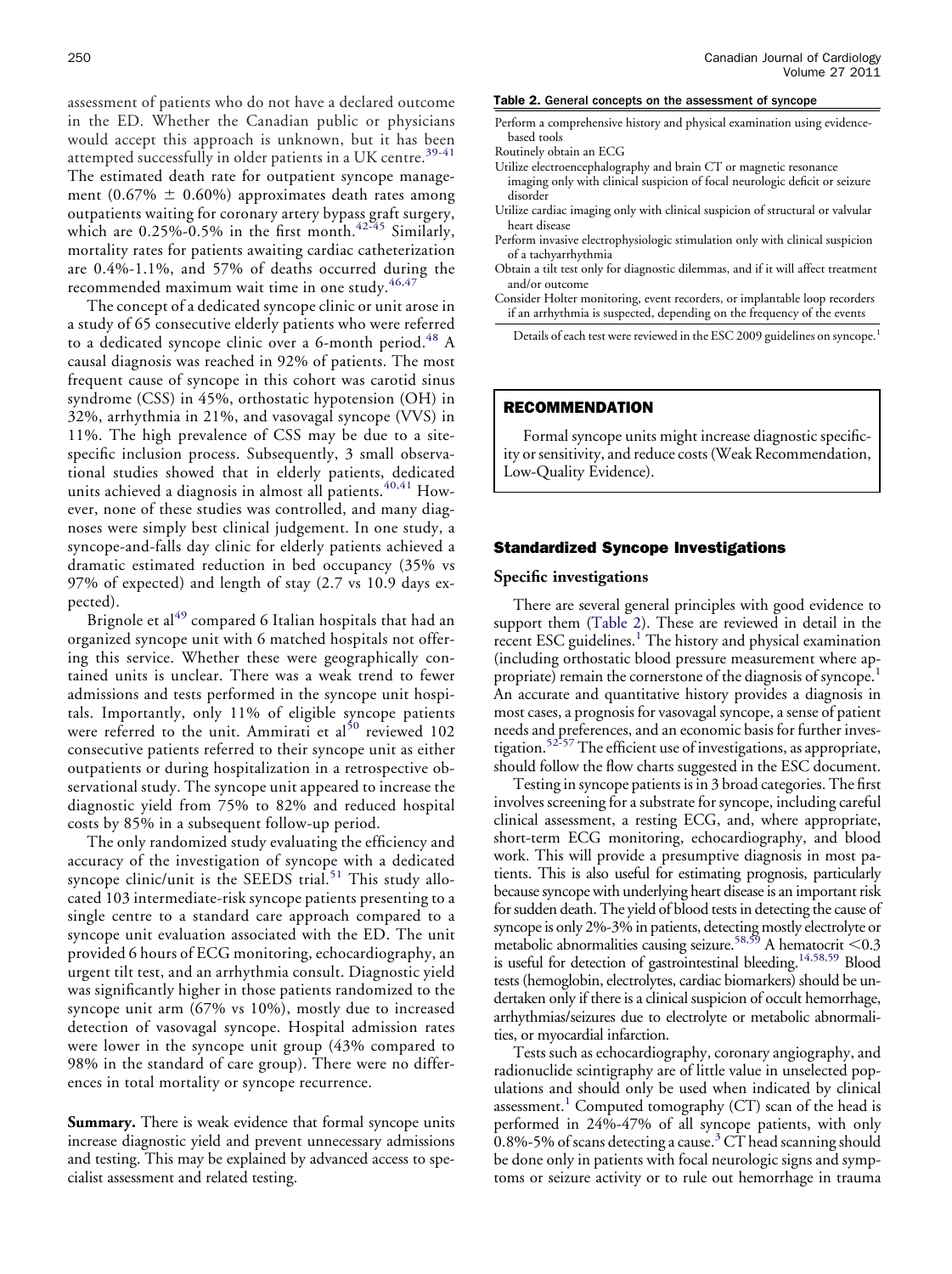patients. Similarly, conventional electroencephalography is rarely useful in the investigation of unselected syncope patients.

In contrast, the yield of an ECG is  $< 5\%$  in unselected patients, although it is noninvasive and inexpensive and can detect life-threatening abnormalities. Accordingly, it is recommended in all patients with no cause after clinical examination.[58,59](#page-7-4) Provocative testing attempts to reproduce a syncopal episode or detect an abnormal physiologic response that can be inferred to explain the clinical syncopal episode. This includes tests such as tilt table testing and electrophysiologic studies. These tests require considerable judgement to interpret, since they induce a physiologic response and not the event itself, and are troubled by a lack of sensitivity and/or specificity. Finally, long-term ECG monitoring with Holter monitoring and external and implantable loop recorders is used to document the physiology associated with a spontaneous episode of syncope. This strategy is limited by the reliance on a recurrence of syncope, which might be associated with a morbidity and mortality.

# **Putting guidelines into practice**

Noting the limited impact of published guidelines, Bri-gnole et al<sup>[60](#page-7-5)</sup> developed guideline application software with specific prompting tools based on the ESC 2001 guidelines and compared its effectiveness in 18 hospitals to usual care in 28 other hospitals. In total, 745 syncope patients were assessed in the Evaluation of Guidelines in Syncope Study 2 (EGSYS-2). This was a direct but nonrandomized comparison that improved diagnostic yield (95% vs 80%), reduced admission rate (39% vs 47%), and reduced costs. This algorithm was validated when it was implemented in 11 large hospitals. The strategy led to adherence to a guideline approach in 86% of 541 patients, and yielded a diagnosis in 98% of cases. Half of the diagnoses were obtained initially after clinical assessment and ECG, with targeted testing (1.9 tests per patient) yielding the remainder of the diagnoses. Two important limitations are that the algorithm by design should have provided 100% diagnostic yield (whether or not correct), and a "syncope expert" was available by telephone to provide advice.

Farwell and Sulke utilized a syncope diagnostic protocol at a single large hospital and compared outcomes in 421 patients to those of 660 historic controls.<sup>[11](#page-6-18)</sup> Diagnostic yield increased from 71% to 78%, along with increased use of appropriate testing such as tilt testing and prolonged monitoring. Unfortunately, high noncompliance with the protocol led to hospital admission in a much larger proportion of patients than recommended, and irrelevant testing such as brain imaging persisted, so that costs and bed occupancy went up dramatically.

Sarasin et al<sup>[27](#page-6-19)</sup> deployed a systematic investigation strategy that involved baseline assessment with ECG and limited laboratory testing in 611 patients. They truncated further testing and arrive at a diagnosis in 69% of patients during this phase, with targeted testing in an additional 7%. They restricted extensive testing to the remaining 155 patients. Of interest, all patients with a final diagnosis of arrhythmia had an abnormal baseline ECG, in keeping with observations from the SFSR and OESIL score.

**Summary.** Algorithmic testing coupled with implementation tools improves diagnostic yield and may reduce costs. Key tactics to consider in implementation include access to specialist assessment and provision of an on-line prompting tool.

# RECOMMENDATION

Standardized diagnostic testing pathways may improve efficiency and reduce unnecessary testing, if associated with formal implement [Table 1](#page-2-0) and Recommendations. Expert backup (Strong Recommendation, Low-Quality Evidence).

# CCS Positions

The CCS positions are presented in [Tables 1](#page-2-0) and [2.](#page-4-0) While there is considerable heterogeneity in the methodology, data, and conclusions of the studies, it is clear that the overall shortterm outcome is quite good, with an estimated early mortality of only 0.7%. Four risk factors for poor outcomes have been detected more than once and include a history or presence of congestive heart failure, an abnormal ECG, structural heart disease, and hypotension <90 mm Hg systolic [\(Table 1\)](#page-2-0). Formal syncope investigation units have not been demonstrated to improve care and outcomes, but outpatient syncope units with advanced access might provide early comprehensive assessment and relieve strain on EDs. Standardized syncope assessment may improve care, but only if driven by easily available care pathways and subspecialist backup.

## <span id="page-5-0"></span>References

- 1. Moya A, Sutton R, Ammirati F, et al. Guidelines for the diagnosis and management of syncope (version 2009): the Task Force for the Diagnosis and Management of Syncope of the European Society of Cardiology (ESC). Eur Heart J 2009;30:2631-71.
- <span id="page-5-5"></span>2. Birnbaum A, Esses D, Bijur P, Wollowitz A, Gallagher EJ. Failure to validate the San Francisco Syncope Rule in an independent emergency department population. Ann Emerg Med 2008;52:151-9.
- <span id="page-5-7"></span>3. Thiruganasambandamoorthy V, Stiell I, Wells G. Frequency and outcomes of syncope in the emergency department. Can J Emerg Med Care 2008;10:255-95.
- <span id="page-5-2"></span><span id="page-5-1"></span>4. Disertori M, Brignole M, Menozzi C, et al. Management of patients with syncope referred urgently to general hospitals. Europace 2003;5:283-91.
- 5. Sun BC, Emond JA, Camargo CAJ. Characteristics and admission patterns of patients presenting with syncope to U.S. emergency departments, 1992-2000. Acad Emerg Med 2004;11:1029-34.
- <span id="page-5-3"></span>6. Guyatt GH, Oxman AD, Vist GE, et al. GRADE: an emerging consensus on rating quality of evidence and strength of recommendations. BMJ 2008;336:924-6.
- <span id="page-5-4"></span>7. Olde Nordkamp LR, van Dijk N, Ganzeboom KS, et al. Syncope prevalence in the ED compared to general practice and population: a strong selection process. Am J Emerg Med 2009;27:271-9.
- 8. Blanc JJ, L'Her C, Touiza A, Garo B, L'Her E, Mansourati J. Prospective evaluation and outcome of patients admitted for syncope over a 1 year period. Eur Heart J 2002;23:815-20.
- <span id="page-5-6"></span>9. Costantino G, Perego F, Dipaola F, et al. Short- and long-term prognosis of syncope, risk factors, and role of hospital admission: results from the STePS (Short-Term Prognosis of Syncope) study. J Am Coll Cardiol 2008;51:276-83.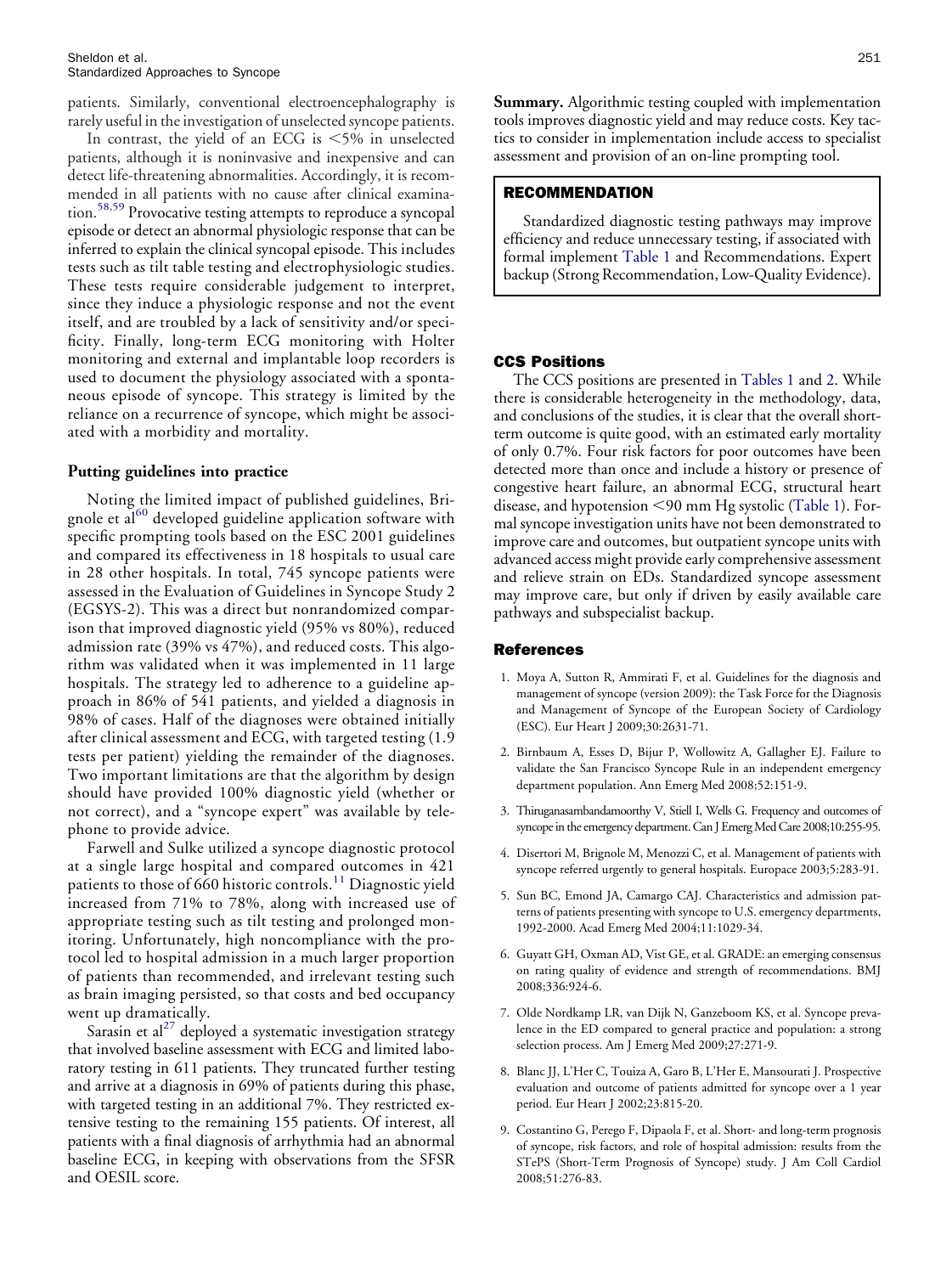- 10. Cosgriff TM, Kelly AM, Kerr D. External validation of the San Francisco Syncope Rule in the Australian context. CJEM 2007;9:157-61.
- <span id="page-6-18"></span>11. Farwell DJ, Sulke AN. Does the use of a syncope diagnostic protocol improve the investigation and management of syncope? Heart 2004;90:52-8.
- <span id="page-6-0"></span>12. Grossman SA, Fischer C, Lipsitz LA, et al. Predicting adverse outcomes in syncope. J Emerg Med 2007;33:233-9.
- 13. Hing R, Harris R. Relative utility of serum troponin and the OESIL score in syncope. Emerg Med Austral 2005;17:31-8.
- <span id="page-6-3"></span>14. Quinn JV, Stiell IG, McDermott DA, Sellers KL, Kohn MA, Wells GA. Derivation of the San Francisco Syncope Rule to predict patients with short-term serious outcomes. Ann Emerg Med 2004;43:224-32.
- <span id="page-6-5"></span>15. Colivicchi F, Ammirati F, Melina D, Guido V, Imperoli G, Santini M. Development and prospective validation of a risk stratification system for patients with syncope in the emergency department: the OESIL risk score. Eur Heart J 2003;24:811-9.
- <span id="page-6-2"></span>16. Del Rosso A, Ungar A, Maggi R, et al. Clinical predictors of cardiac syncope at initial evaluation in patients referred urgently to a general hospital: the EGSYS score. Heart 2008;94:1620-6.
- <span id="page-6-6"></span>17. Martin TP, Hanusa BH, Kapoor WN. Risk stratification of patients with syncope. Ann Emerg Med 1997;29:459-66.
- 18. Quinn J, McDermott D, Stiell I, Kohn M, Wells G. Prospective validation of the San Francisco Syncope Rule to predict patients with serious outcomes. Ann Emerg Med 2006;47:448-54.
- <span id="page-6-7"></span>19. Quinn JV, Stiell IG, McDermott DA, Kohn MA, Wells GA. The San Francisco Syncope Rule vs physician judgment and decision making. Am J Emerg Med 2005;23:782-6.
- 20. Reed MJ, Newby DE, Coull AJ, Jacques KG, Prescott RJ, Gray AJ. The Risk stratification Of Syncope in the Emergency department (ROSE) pilot study: a comparison of existing syncope guidelines. Emerg Med J 2007;24:270-5.
- 21. Schladenhaufen R, Feilinger S, Pollack M, Benenson R, Kusmiesz AL. Application of San Francisco Syncope Rule in elderly ED patients. Am J Emerg Med 2008;26:773-8.
- <span id="page-6-1"></span>22. Sun BC, Hoffman JR, Mangione CM, Mower WR. Older age predicts shortterm, serious events after syncope. J Am Geriatr Soc 2007;55:907-12.
- <span id="page-6-4"></span>23. Sun BC, Mangione CM, Merchant G, et al. External validation of the San Francisco Syncope Rule. Ann Emerg Med 2007;49:420-7. e1-4.
- 24. Graham MM, Knudtson ML, O'Neill BJ, Ross DB. Treating the right patient at the right time: access to cardiac catheterization, percutaneous coronary intervention and cardiac surgery. Can J Cardiol 2006;22:679-83.
- 25. Meisel ZF, Pollack CV, Mechem CC, Pines JM. Derivation and internal validation of a rule to predict hospital admission in prehospital patients. Prehosp Emerg Care 2008;12:314-9.
- <span id="page-6-19"></span>26. Oh JH, Hanusa BH, Kapoor WN. Do symptoms predict cardiac arrhythmias and mortality in patients with syncope? Arch Intern Med 1999;159:375-80.
- 27. Sarasin FP, Pruvot E, Louis-Simonet M, et al. Stepwise evaluation of syncope: a prospective population-based controlled study. Int J Cardiol 2008;127:103-11.
- 28. Quinn J, McDermott D. External validation of the San Francisco Syncope Rule. Ann Emerg Med 2007;50:742-3; author reply 743-4.
- 29. Quinn J, McDermott D, Kramer N, et al. Death after emergency department visits for syncope: how common and can it be predicted? Ann Emerg Med 2008;51:585-90.
- 30. Quinn JV, McDermott D. Medical decision making and the San Francisco Syncope Rule. Ann Emerg Med 2006;48:762-3; author reply 763.
- 31. Ammirati F, Colivicchi F, Santini M. Diagnosing syncope in clinical practice. Implementation of a simplified diagnostic algorithm in a multicentre prospective trial: the OESIL 2 study (Osservatorio Epidemiologico della Sincope nel Lazio). Eur Heart J 2000;21:935-40.
- <span id="page-6-8"></span>32. American College of Emergency Physicians. Clinical policy: critical issues in the evaluation and management of patients presenting with syncope. Ann Emerg Med 2001;37:771-6.
- <span id="page-6-9"></span>33. Huff JS, Decker WW, Quinn JV, et al. Clinical policy: critical issues in the evaluation and management of adult patients presenting to the emergency department with syncope. Ann Emerg Med 2007;49:431-44.
- <span id="page-6-10"></span>34. Elesber AA, Decker WW, Smars PA, Hodge DO, Shen WK. Impact of the application of the American College of Emergency Physicians recommendations for the admission of patients with syncope on a retrospectively studied population presenting to the emergency department. Am Heart J 2005;149:826-31.
- 35. Brignole M, Alboni P, Benditt D, et al. Guidelines on management (diagnosis and treatment) of syncope. Eur Heart J 2001;22:1256-306.
- 36. Brignole M, Alboni P, Benditt DG, et al. Guidelines on management (diagnosis and treatment) of syncope: update 2004. Europace 2004;6:467-537.
- <span id="page-6-11"></span>37. McCarthy F, McMahon CG, Geary U, Plunkett PK, Kenny RA, Cunningham CJ. Management of syncope in the Emergency Department: a single hospital observational case series based on the application of European Society of Cardiology Guidelines. Europace 2009;11:216-24.
- <span id="page-6-12"></span>38. Del Greco M, Cozzio S, Scillieri M, Caprari F, Scivales A, Disertori M. Diagnostic pathway of syncope and analysis of the impact of guidelines in a district general hospital. The ECSIT study (Epidemiology and Costs of Syncope In Trento). Ital Heart J 2003;4:99-106.
- <span id="page-6-13"></span>39. Allcock LM, O'Shea D. Diagnostic yield and development of a neurocardiovascular investigation unit for older adults in a district hospital. J Gerontol A Biol Sci Med Sci 2000;55:M458-62.
- <span id="page-6-17"></span>40. Dey AB, Bexton RS, Tyman MM, Charles RG, Kenny RA. The impact of a dedicated "syncope and falls" clinic on pacing practice in northeastern England. Pacing Clin Electrophysiol 1997;20:815-7.
- 41. Kenny RA, O'Shea D, Walker HF. Impact of a dedicated syncope and falls facility for older adults on emergency beds. Age Ageing 2002;31:272-5.
- <span id="page-6-14"></span>42. Legare JF, MacLean A, Buth KJ, Sullivan JA. Assessing the risk of waiting for coronary artery bypass graft surgery among patients with stenosis of the left main coronary artery. CMAJ 2005;173:371-5.
- 43. Rexius H, Brandrup-Wognsen G, Oden A, Jeppsson A. Mortality on the waiting list for coronary artery bypass grafting: incidence and risk factors. Ann Thorac Surg 2004;77:769-75.
- 44. Sobolev BG, Kuramoto L, Levy AR, Hayden R. Cumulative incidence for wait-list death in relation to length of queue for coronary-artery bypass grafting: a cohort study. J Cardiothorac Surg 2006;1:21.
- 45. Sobolev BG, Levy AR, Kuramoto L, Hayden R, Brophy JM, FitzGerald JM. The risk of death associated with delayed coronary artery bypass surgery. BMC Health Serv Res 2006;6:85.
- <span id="page-6-15"></span>46. Alter DA, Newman AM, Cohen EA, Sykora K, Tu JV. The evaluation of a formalized queue management system for coronary angiography waiting lists. Can J Cardiol 2005;21:1203-9.
- <span id="page-6-16"></span>47. Natarajan MK, Mehta SR, Holder DH, et al. The risks of waiting for cardiac catheterization: a prospective study. CMAJ 2002;167:1233-40.
- 48. McIntosh S, Da Costa D, Kenny RA. Outcome of an integrated approach to the investigation of dizziness, falls and syncope in elderly patients referred to a 'syncope' clinic. Age Ageing 1993;22:53-8.